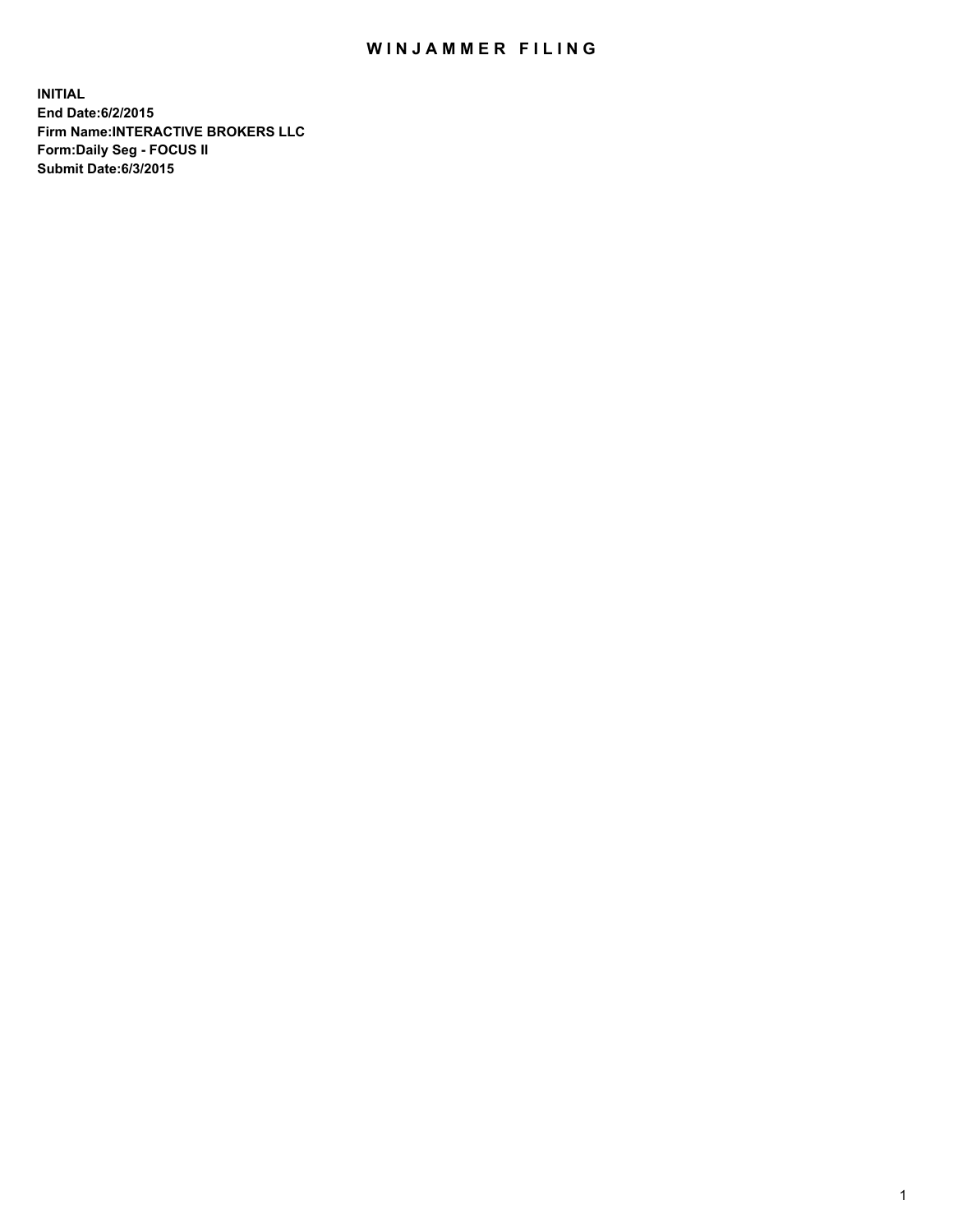## **INITIAL End Date:6/2/2015 Firm Name:INTERACTIVE BROKERS LLC Form:Daily Seg - FOCUS II Submit Date:6/3/2015 Daily Segregation - Cover Page**

| Name of Company                                                                   | <b>INTERACTIVE BROKERS LLC</b>                     |
|-----------------------------------------------------------------------------------|----------------------------------------------------|
| <b>Contact Name</b>                                                               | <b>Michael Ellman</b>                              |
| <b>Contact Phone Number</b>                                                       | 203-422-8926                                       |
| <b>Contact Email Address</b>                                                      | mellman@interactivebrokers.co                      |
|                                                                                   | $\underline{\mathbf{m}}$                           |
| FCM's Customer Segregated Funds Residual Interest Target (choose one):            |                                                    |
| a. Minimum dollar amount: ; or                                                    | $\overline{\mathbf{0}}$                            |
| b. Minimum percentage of customer segregated funds required:% ; or                | 0                                                  |
| c. Dollar amount range between: and; or                                           | 155,000,000 245,000,000                            |
| d. Percentage range of customer segregated funds required between:% and%.         | 00                                                 |
| FCM's Customer Secured Amount Funds Residual Interest Target (choose one):        |                                                    |
| a. Minimum dollar amount: ; or                                                    | $\overline{\mathbf{0}}$                            |
| b. Minimum percentage of customer secured funds required:% ; or                   | 0                                                  |
| c. Dollar amount range between: and; or                                           | 80,000,000 120,000,000                             |
| d. Percentage range of customer secured funds required between:% and%.            | 00                                                 |
| FCM's Cleared Swaps Customer Collateral Residual Interest Target (choose one):    |                                                    |
| a. Minimum dollar amount: ; or                                                    |                                                    |
| b. Minimum percentage of cleared swaps customer collateral required:% ; or        | $\overline{\mathbf{0}}$<br>$\overline{\mathbf{0}}$ |
| c. Dollar amount range between: and; or                                           | 0 <sub>0</sub>                                     |
| d. Percentage range of cleared swaps customer collateral required between:% and%. | 0 <sub>0</sub>                                     |
|                                                                                   |                                                    |
| Current ANC:on                                                                    | 2,371,520,083 02-JUN-2015                          |
| <b>Broker Dealer Minimum</b>                                                      | 302,344,790                                        |
| Debit/Deficit - CustomersCurrent AmountGross Amount                               |                                                    |
| Domestic Debit/Deficit                                                            | 58,023                                             |
| Foreign Debit/Deficit                                                             | 201,7150                                           |
| Debit/Deficit - Non CustomersCurrent AmountGross Amount                           |                                                    |
| Domestic Debit/Deficit                                                            | 0 <sub>0</sub>                                     |
| Foreign Debit/Deficit                                                             | 0 <sub>0</sub>                                     |
| Proprietary Profit/Loss                                                           |                                                    |
| Domestic Profit/Loss                                                              | $\overline{\mathbf{0}}$                            |
| Foreign Profit/Loss                                                               | $\underline{\mathbf{0}}$                           |
| Proprietary Open Trade Equity                                                     |                                                    |
| Domestic OTE                                                                      | <u>0</u>                                           |
| Foreign OTE                                                                       | <u>0</u>                                           |
| <b>SPAN</b>                                                                       |                                                    |
| <b>Customer SPAN Calculation</b>                                                  | 1,482,584,662                                      |
| Non-Customer SPAN Calcualation                                                    | 26,741,923                                         |
| Proprietary Capital Charges                                                       | <u>0</u>                                           |
| Minimum Dollar Amount Requirement                                                 | 20,000,000 [7465]                                  |
| Other NFA Dollar Amount Requirement                                               | 21,830,465 [7475]                                  |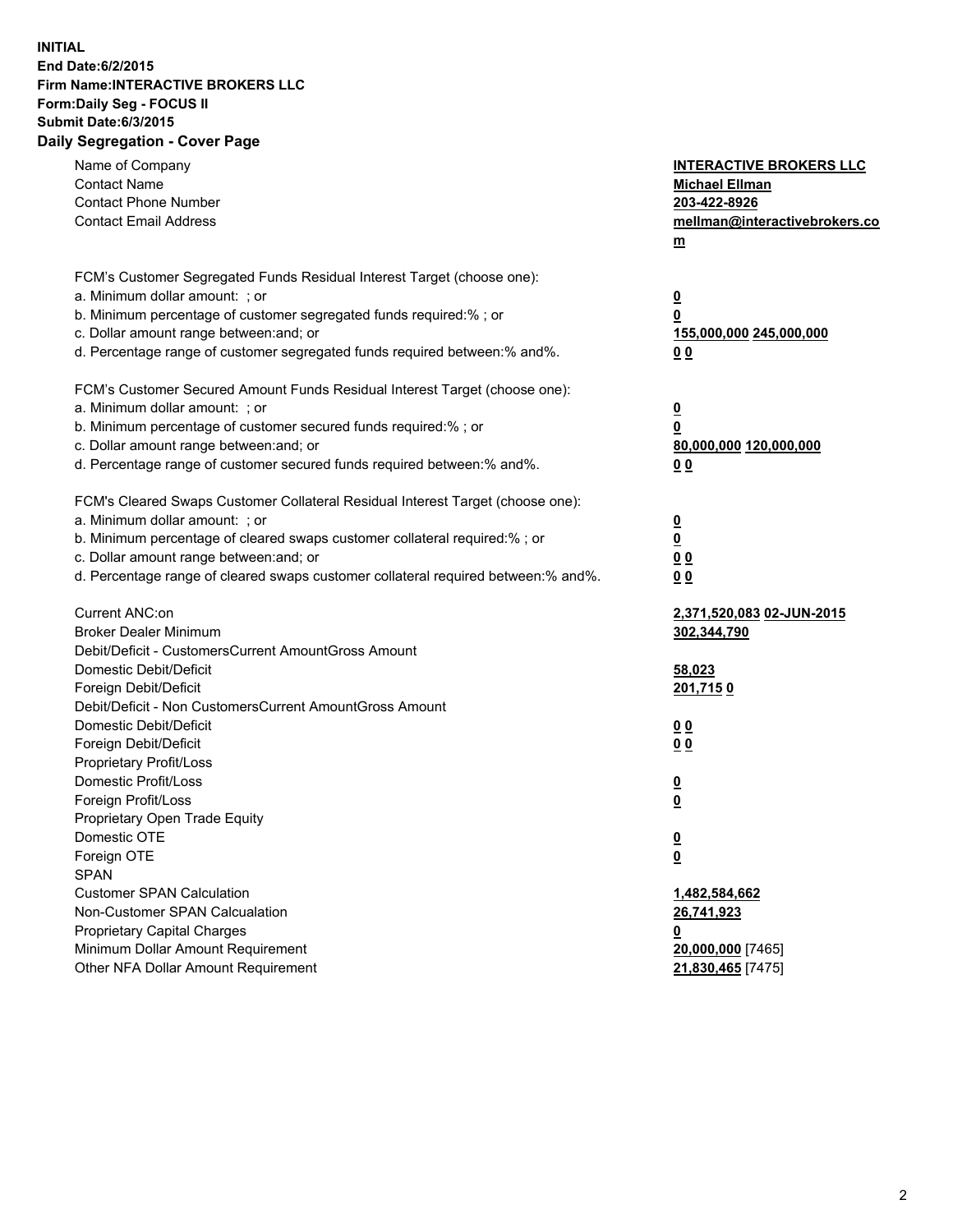## **INITIAL End Date:6/2/2015 Firm Name:INTERACTIVE BROKERS LLC Form:Daily Seg - FOCUS II Submit Date:6/3/2015 Daily Segregation - Secured Amounts**

|     | Foreign Futures and Foreign Options Secured Amounts                                         |                                   |
|-----|---------------------------------------------------------------------------------------------|-----------------------------------|
|     | Amount required to be set aside pursuant to law, rule or regulation of a foreign            | $0$ [7305]                        |
|     | government or a rule of a self-regulatory organization authorized thereunder                |                                   |
| 1.  | Net ledger balance - Foreign Futures and Foreign Option Trading - All Customers             |                                   |
|     | A. Cash                                                                                     | 608,032,733 [7315]                |
|     | B. Securities (at market)                                                                   | $0$ [7317]                        |
| 2.  | Net unrealized profit (loss) in open futures contracts traded on a foreign board of trade   | 3,067,669 [7325]                  |
| 3.  | Exchange traded options                                                                     |                                   |
|     | a. Market value of open option contracts purchased on a foreign board of trade              | 55,733 [7335]                     |
|     | b. Market value of open contracts granted (sold) on a foreign board of trade                | <b>-64,123</b> [7337]             |
| 4.  | Net equity (deficit) (add lines 1. 2. and 3.)                                               | 611,092,012 [7345]                |
| 5.  | Account liquidating to a deficit and account with a debit balances - gross amount           | 201,715 [7351]                    |
|     | Less: amount offset by customer owned securities                                            | 0 [7352] 201,715 [7354]           |
| 6.  | Amount required to be set aside as the secured amount - Net Liquidating Equity              | 611,293,727 [7355]                |
|     | Method (add lines 4 and 5)                                                                  |                                   |
| 7.  | Greater of amount required to be set aside pursuant to foreign jurisdiction (above) or line | 611,293,727 [7360]                |
|     | 6.                                                                                          |                                   |
|     | FUNDS DEPOSITED IN SEPARATE REGULATION 30.7 ACCOUNTS                                        |                                   |
| 1.  | Cash in banks                                                                               |                                   |
|     | A. Banks located in the United States                                                       | 174,688 [7500]                    |
|     | B. Other banks qualified under Regulation 30.7                                              | 0 [7520] 174,688 [7530]           |
| 2.  | Securities                                                                                  |                                   |
|     | A. In safekeeping with banks located in the United States                                   | 529,725,402 [7540]                |
|     | B. In safekeeping with other banks qualified under Regulation 30.7                          | 0 [7560] 529,725,402 [7570]       |
| 3.  | Equities with registered futures commission merchants                                       |                                   |
|     | A. Cash                                                                                     | $0$ [7580]                        |
|     | <b>B.</b> Securities                                                                        | $0$ [7590]                        |
|     | C. Unrealized gain (loss) on open futures contracts                                         | $0$ [7600]                        |
|     | D. Value of long option contracts                                                           | $0$ [7610]                        |
|     | E. Value of short option contracts                                                          | 0 [7615] 0 [7620]                 |
| 4.  | Amounts held by clearing organizations of foreign boards of trade                           |                                   |
|     | A. Cash                                                                                     | $Q$ [7640]                        |
|     | <b>B.</b> Securities                                                                        | $0$ [7650]                        |
|     | C. Amount due to (from) clearing organization - daily variation                             | $0$ [7660]                        |
|     | D. Value of long option contracts                                                           | $0$ [7670]                        |
|     | E. Value of short option contracts                                                          | 0 [7675] 0 [7680]                 |
| 5.  | Amounts held by members of foreign boards of trade                                          |                                   |
|     | A. Cash                                                                                     | 202,318,526 [7700]                |
|     | <b>B.</b> Securities                                                                        | $0$ [7710]                        |
|     | C. Unrealized gain (loss) on open futures contracts                                         | -5,239,341 [7720]                 |
|     | D. Value of long option contracts                                                           | 55,738 [7730]                     |
|     | E. Value of short option contracts                                                          | -64,121 [7735] 197,070,802 [7740] |
| 6.  | Amounts with other depositories designated by a foreign board of trade                      | $0$ [7760]                        |
| 7.  | Segregated funds on hand                                                                    | $0$ [7765]                        |
| 8.  | Total funds in separate section 30.7 accounts                                               | 726,970,892 [7770]                |
| 9.  | Excess (deficiency) Set Aside for Secured Amount (subtract line 7 Secured Statement         | 115,677,165 [7380]                |
|     | Page 1 from Line 8)                                                                         |                                   |
| 10. | Management Target Amount for Excess funds in separate section 30.7 accounts                 | 80,000,000 [7780]                 |
| 11. | Excess (deficiency) funds in separate 30.7 accounts over (under) Management Target          | 35,677,165 [7785]                 |
|     |                                                                                             |                                   |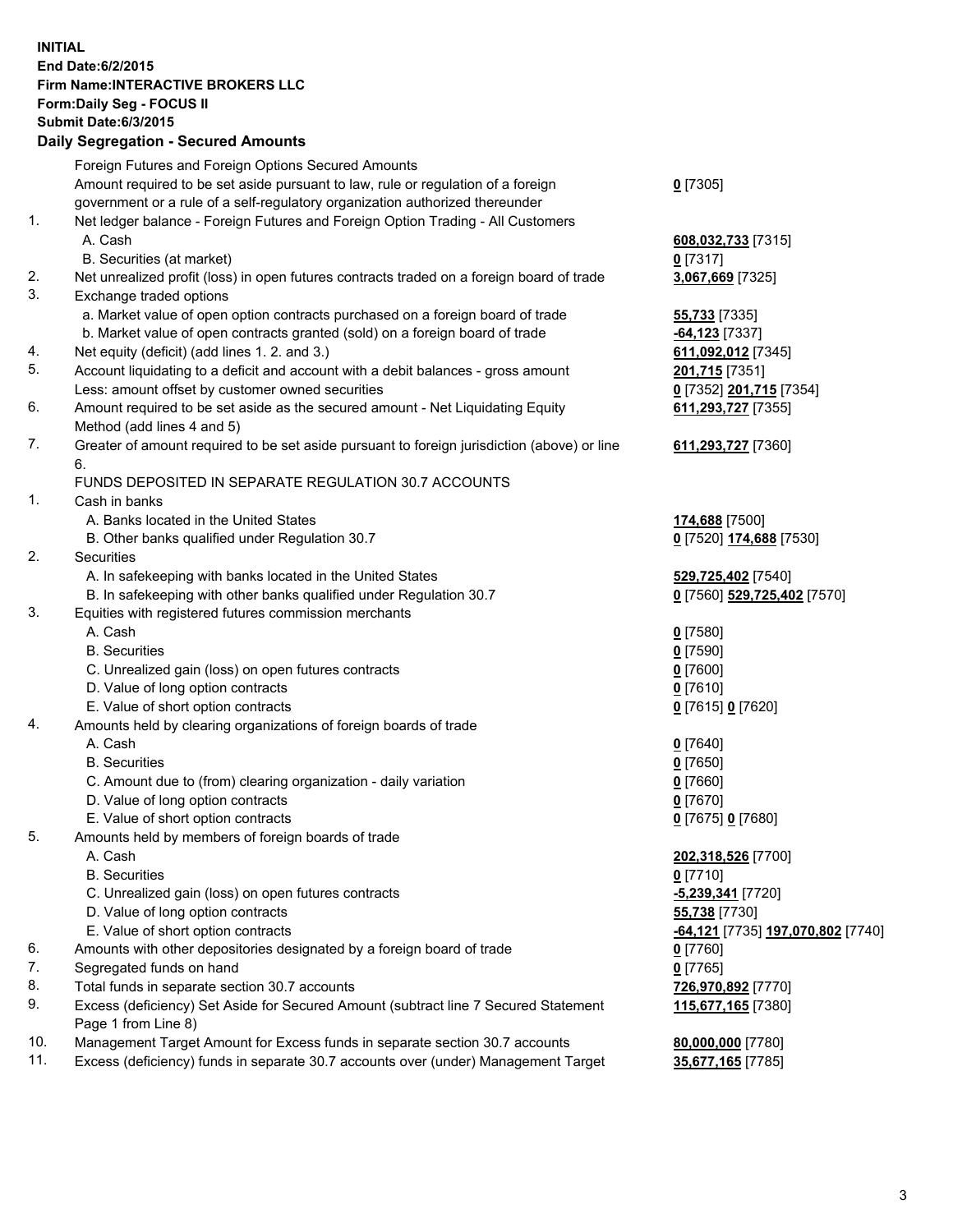**INITIAL End Date:6/2/2015 Firm Name:INTERACTIVE BROKERS LLC Form:Daily Seg - FOCUS II Submit Date:6/3/2015 Daily Segregation - Segregation Statement** SEGREGATION REQUIREMENTS(Section 4d(2) of the CEAct) 1. Net ledger balance A. Cash **2,641,492,083** [7010] B. Securities (at market) **0** [7020] 2. Net unrealized profit (loss) in open futures contracts traded on a contract market **-58,014,049** [7030] 3. Exchange traded options A. Add market value of open option contracts purchased on a contract market **143,022,292** [7032] B. Deduct market value of open option contracts granted (sold) on a contract market **-209,527,704** [7033] 4. Net equity (deficit) (add lines 1, 2 and 3) **2,516,972,622** [7040] 5. Accounts liquidating to a deficit and accounts with debit balances - gross amount **58,023** [7045] Less: amount offset by customer securities **0** [7047] **58,023** [7050] 6. Amount required to be segregated (add lines 4 and 5) **2,517,030,645** [7060] FUNDS IN SEGREGATED ACCOUNTS 7. Deposited in segregated funds bank accounts A. Cash **280,805,687** [7070] B. Securities representing investments of customers' funds (at market) **1,505,079,693** [7080] C. Securities held for particular customers or option customers in lieu of cash (at market) **0** [7090] 8. Margins on deposit with derivatives clearing organizations of contract markets A. Cash **14,936,945** [7100] B. Securities representing investments of customers' funds (at market) **116,116,287** [7110] C. Securities held for particular customers or option customers in lieu of cash (at market) **0** [7120] 9. Net settlement from (to) derivatives clearing organizations of contract markets **278,132** [7130] 10. Exchange traded options A. Value of open long option contracts **2,851,560** [7132] B. Value of open short option contracts **-8,044,524** [7133] 11. Net equities with other FCMs A. Net liquidating equity **-66,434,269** [7140] B. Securities representing investments of customers' funds (at market) **883,081,644** [7160] C. Securities held for particular customers or option customers in lieu of cash (at market) **0** [7170] 12. Segregated funds on hand **0** [7150] 13. Total amount in segregation (add lines 7 through 12) **2,728,671,155** [7180] 14. Excess (deficiency) funds in segregation (subtract line 6 from line 13) **211,640,510** [7190] 15. Management Target Amount for Excess funds in segregation **155,000,000** [7194]

16. Excess (deficiency) funds in segregation over (under) Management Target Amount Excess

**56,640,510** [7198]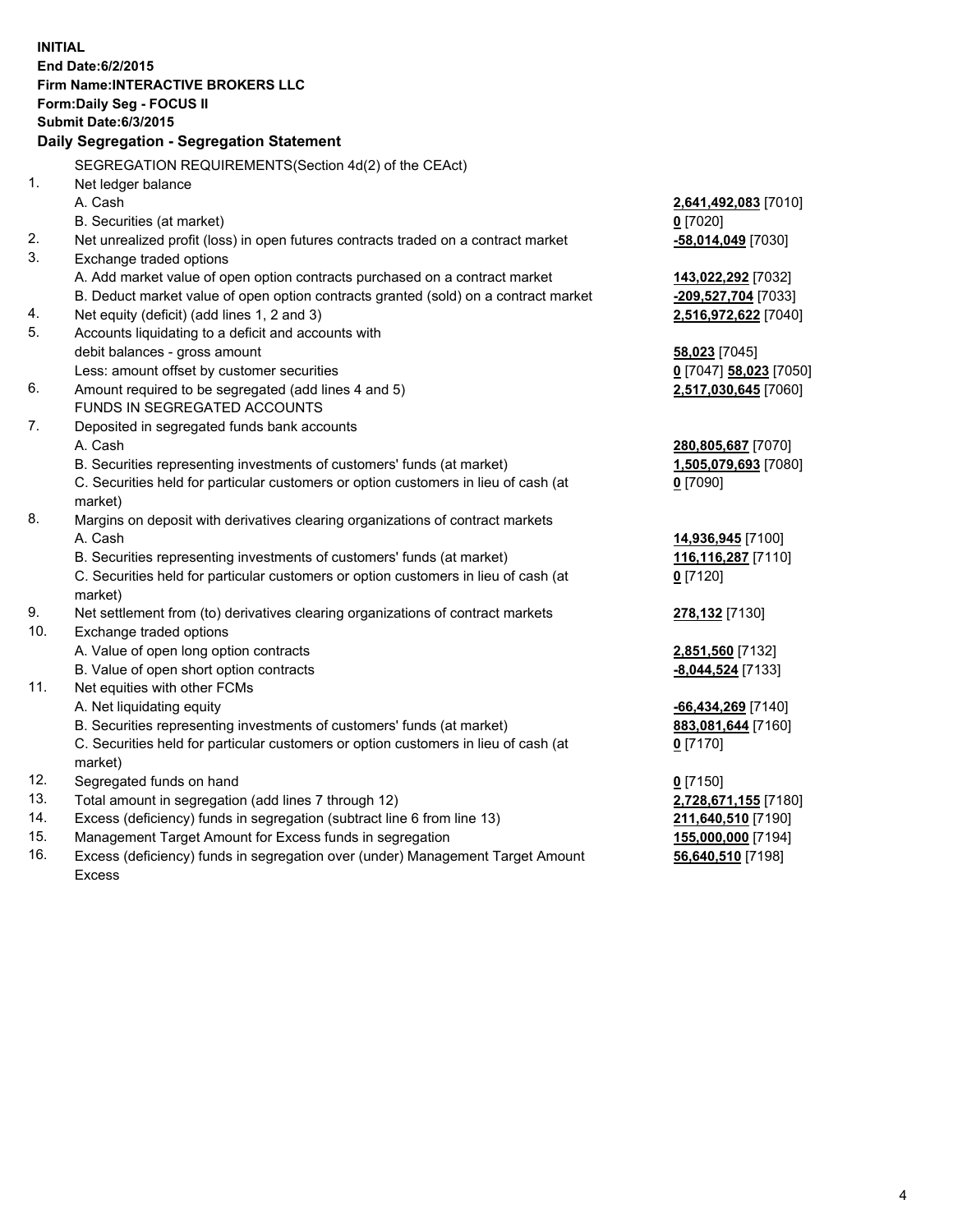## **INITIAL End Date:6/2/2015 Firm Name:INTERACTIVE BROKERS LLC Form:Daily Seg - FOCUS II Submit Date:6/3/2015 Daily Segregation - Supplemental**

| $\overline{\phantom{a}}$ | Total gross margin deficiencies - Segregated Funds Origin                                                                        | 5,337,590 [9100]  |
|--------------------------|----------------------------------------------------------------------------------------------------------------------------------|-------------------|
| $\overline{\phantom{a}}$ | Total gross margin deficiencies - Secured Funds Origin                                                                           | 11,858,922 [9101] |
| $\overline{\phantom{a}}$ | Total gross margin deficiencies - Cleared Swaps Customer Collateral Funds Origin                                                 | $0$ [9102]        |
| $\overline{\phantom{a}}$ | Total gross margin deficiencies - Noncustomer and Proprietary Accounts Origin                                                    | 0 [9103]          |
| $\overline{\phantom{a}}$ | Total number of accounts contributing to total gross margin deficiencies - Segregated<br>Funds Origin                            | 112 [9104]        |
| $\overline{\phantom{a}}$ | Total number of accounts contributing to total gross margin deficiencies - Secured<br>Funds Origin                               | 118 [9105]        |
| $\overline{\phantom{a}}$ | Total number of accounts contributing to the total gross margin deficiencies - Cleared<br>Swaps Customer Collateral Funds Origin | $0$ [9106]        |
| $\blacksquare$           | Total number of accounts contributing to the total gross margin deficiencies -<br>Noncustomer and Proprietary Accounts Origin    | $0$ [9107]        |
| $\overline{\phantom{a}}$ | Upload a copy of the firm's daily margin report the FCM uses to issue margin calls<br>which corresponds with the reporting date. |                   |

20150602 Commodity Margin Deficiency Report Upload.xlsx